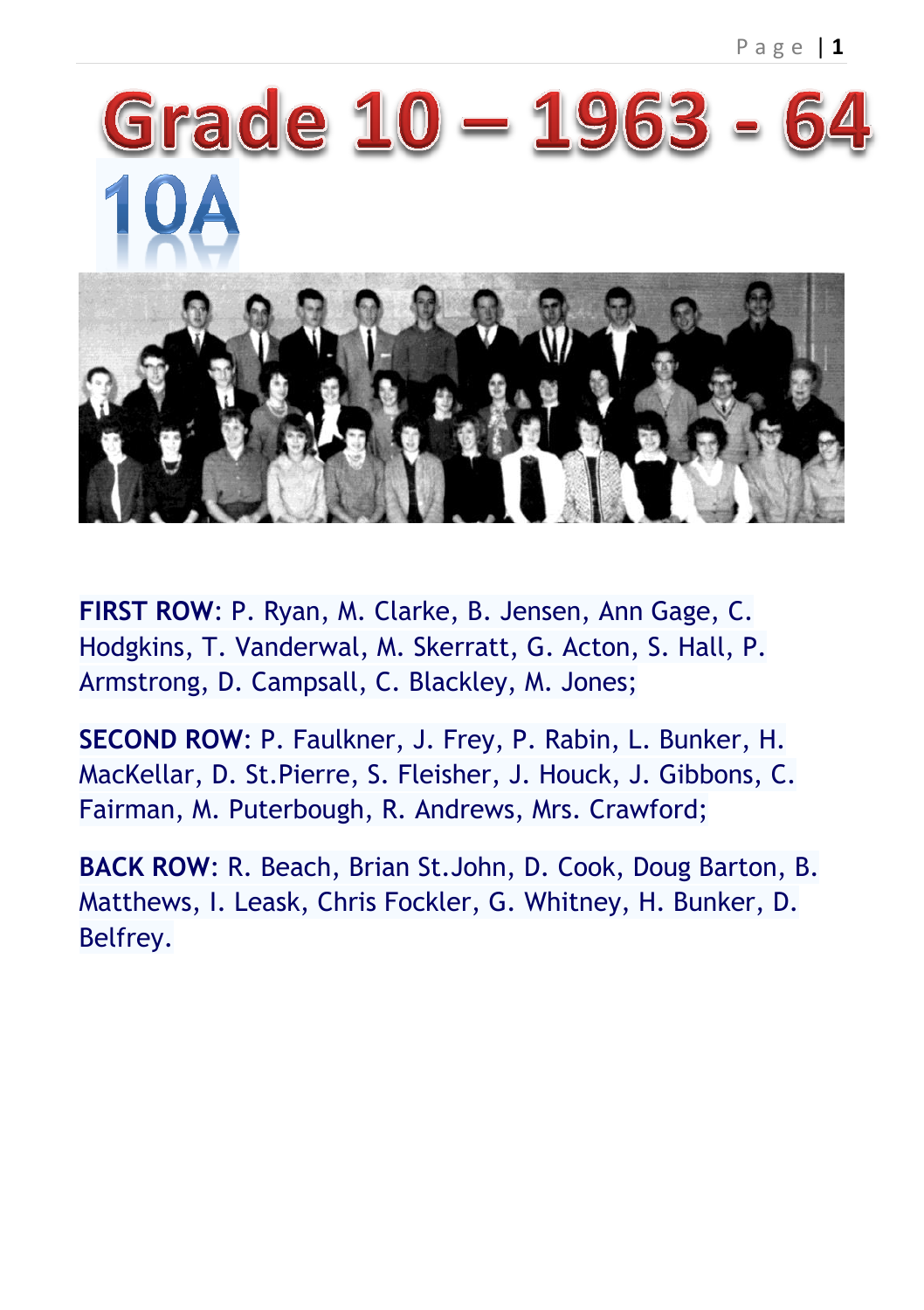

**FRONT ROW**: L. Laswick, T.A. Ferguson, G. Egan, L. Oldham, D. Dolan, D. Harris, D. McGillivray, L. Galbraith, J. Shillinglad, M. Stevenson, K. Urbanski;

**SECOND ROW**: J. Stemp, C. Blackburn, S. Stewart, J. Wilson, D. Simpson, S. Case, C. Mercier, A. Home, J. Munro, Mr. Mattock;

**BACK ROW**: D. Wood, S. Graves, W. Waller, G. Stonehouse, R. O'Brien, W. Leask, G. Paisley, S. Taylor;

**ABSENT:** K. Wagg.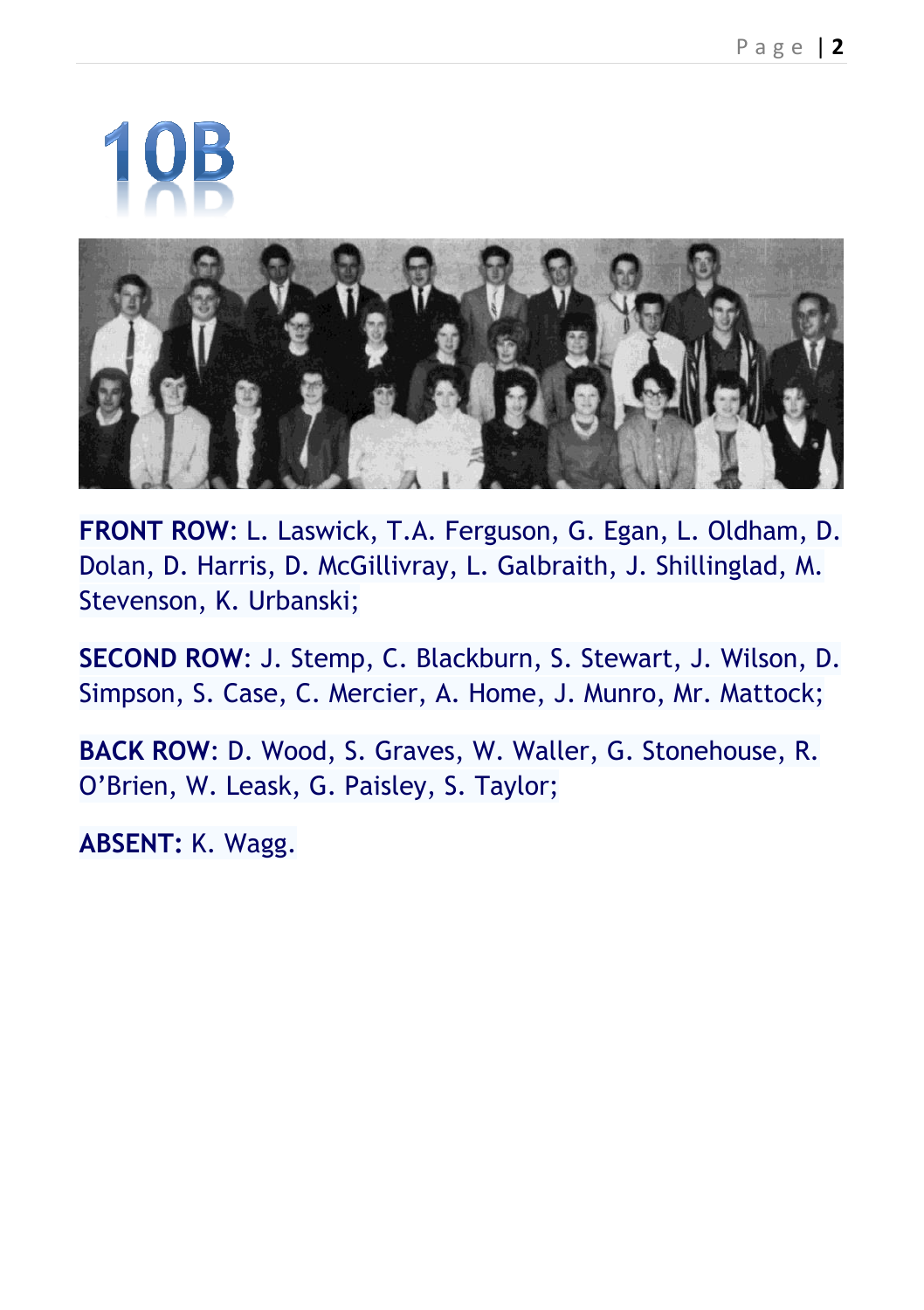

**FIRST ROW**: G. Ellicott, D. Stevenson, D. Banks, L. Harris, M. Banks, A. Kuyt, B. Seidel, S. Ogden, J. Langstaff, D. Greig, E. Fintelman, J. Cain;

**BACK ROW**: Mr. A. Olding, L. Smith, W. Elliot, W. Menar, S. Bain, G. Holstock, G. Redshaw, D. Klock, R. Henry, T. Hopcraft, D. Lyons, L. Carlin;

**ABSENT:** J.A. Hallett.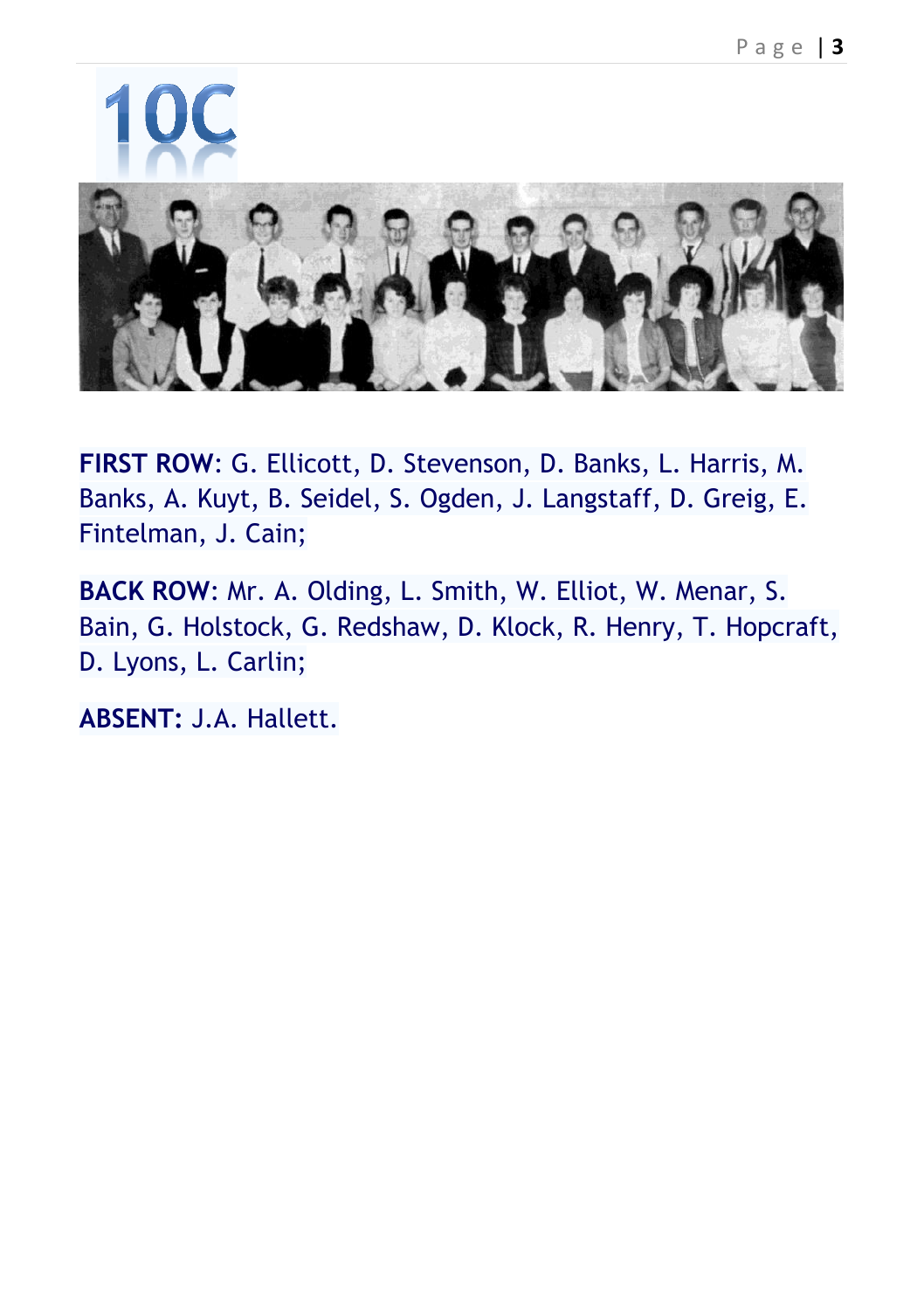

**FIRST ROW**: S.A. Merrick, P. Warren, J. Slack, A. McQuaker, D. McNelly, M. Hall, D. Machesney, B. Bainbridge, H. Williams, S. Willis, M. Walters;

**SECOND ROW**: F. Ellery, R. Morrison, L. Bell, S. Davidson, K. Milbourn, E. Sourbutts, L. May, K. Wilson, J. Armstrong, Mr. Barber;

**BACK ROW**: M. Hamilton, J. Morris, G. Wells, J. McGuire, W. Taylor.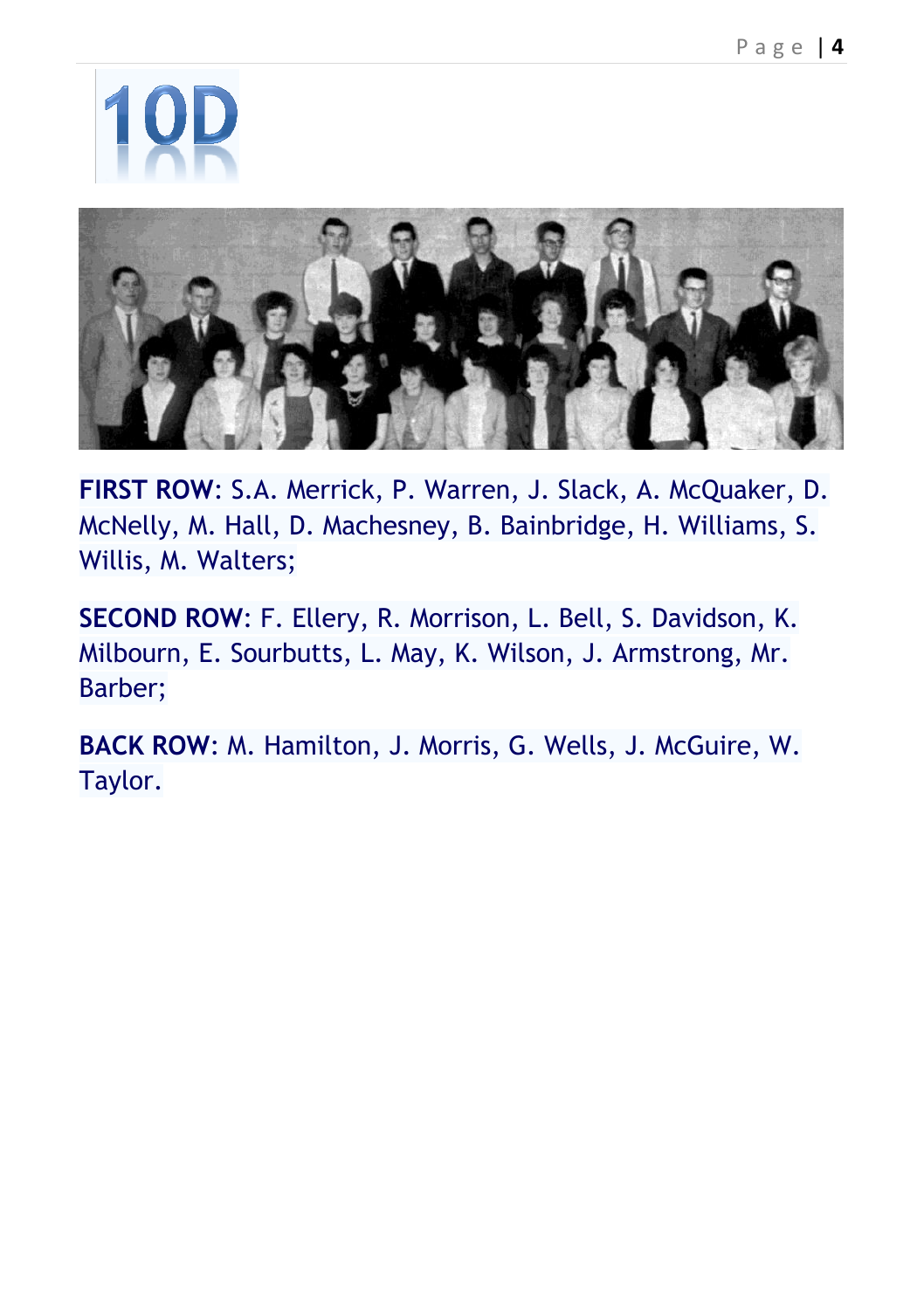

**FRONT ROW**: R. Shortt, D. Webster, D. Feasby, D. McTavish, B. Rolston, H. Monaham, G. Paisley, C. Yake;

**BACK ROW**: D. Cowan, B. Norton, B. Lyle, M. Gruene, G. Lickiss, L. Powell, Mr. Salarno.